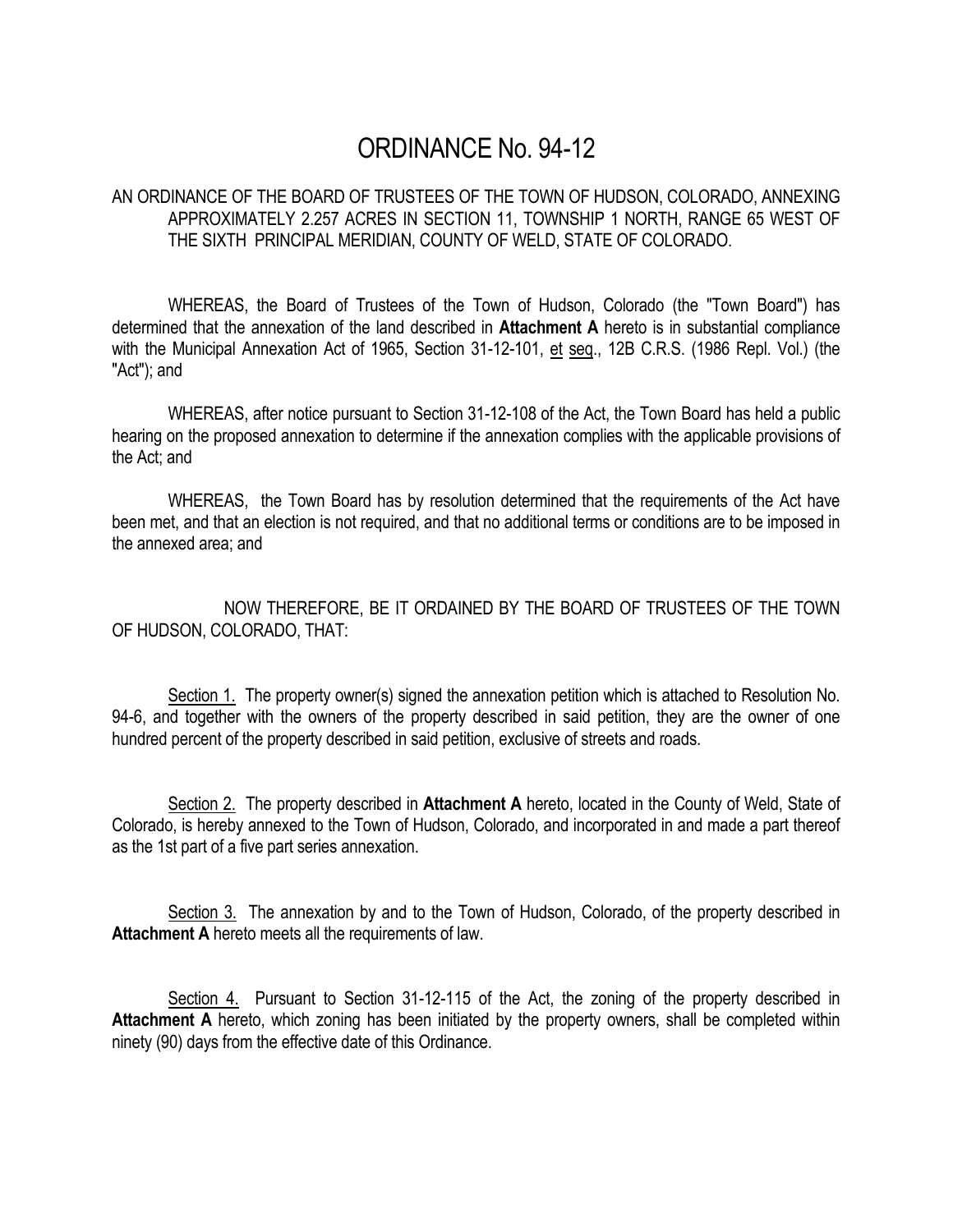Section 5. The annexation of the property described in **Exhibit A** hereto shall be complete and effective on the effective date of this Ordinance, except for the purpose of imposition of general property taxes which shall be effective on and after the first day of January, 1995.

Section 6. Within thirty (30) days after the effective date of this Ordinance, the Town Clerk is directed to:

(a) File one copy of the amended annexation map with the original of this Ordinance in the office of the Town Clerk of Hudson, Colorado.

(b) File two certified copies of this Ordinance and the map of the area annexed containing a legal description of such area with the Weld County Clerk and Recorder.

(c) Record the annexation and subdivision agreement(s) to be agreed upon between the Town and the property owners.

Section 7. Repeal. All other ordinances or portions thereof inconsistent or conflicting with this Ordinance or any portion hereof are hereby repealed to the extent of such inconsistency or conflict.

Section 8.. Severability. If any clause, sentence, paragraph, or part of this ordinance or the application thereof to any person or circumstances shall for any reason be adjudged by a court of competent jurisdiction invalid, such judgment shall not affect application to other persons or circumstances.

Section 9. Safety Clause. The Town Board of Trustees hereby finds, determines, and declares that this ordinance is promulgated under the general police power of the Town of Hudson, that it is promulgated for the health, safety, and welfare of the public, and that this ordinance is necessary for the preservation of health and safety and for the protection of public convenience and welfare. The Board of Trustees further determines that the ordinance bears a rational relation to the proper legislative object sought to be attained.

Section 10.. Effective Date. This Ordinance shall become effective thirty (30) days after final publication.

INTRODUCED, READ, PASSED AND ORDERED PUBLISHED ONCE IN FULL this 28th day of September, 1994.

### TOWN OF HUDSON, COLORADO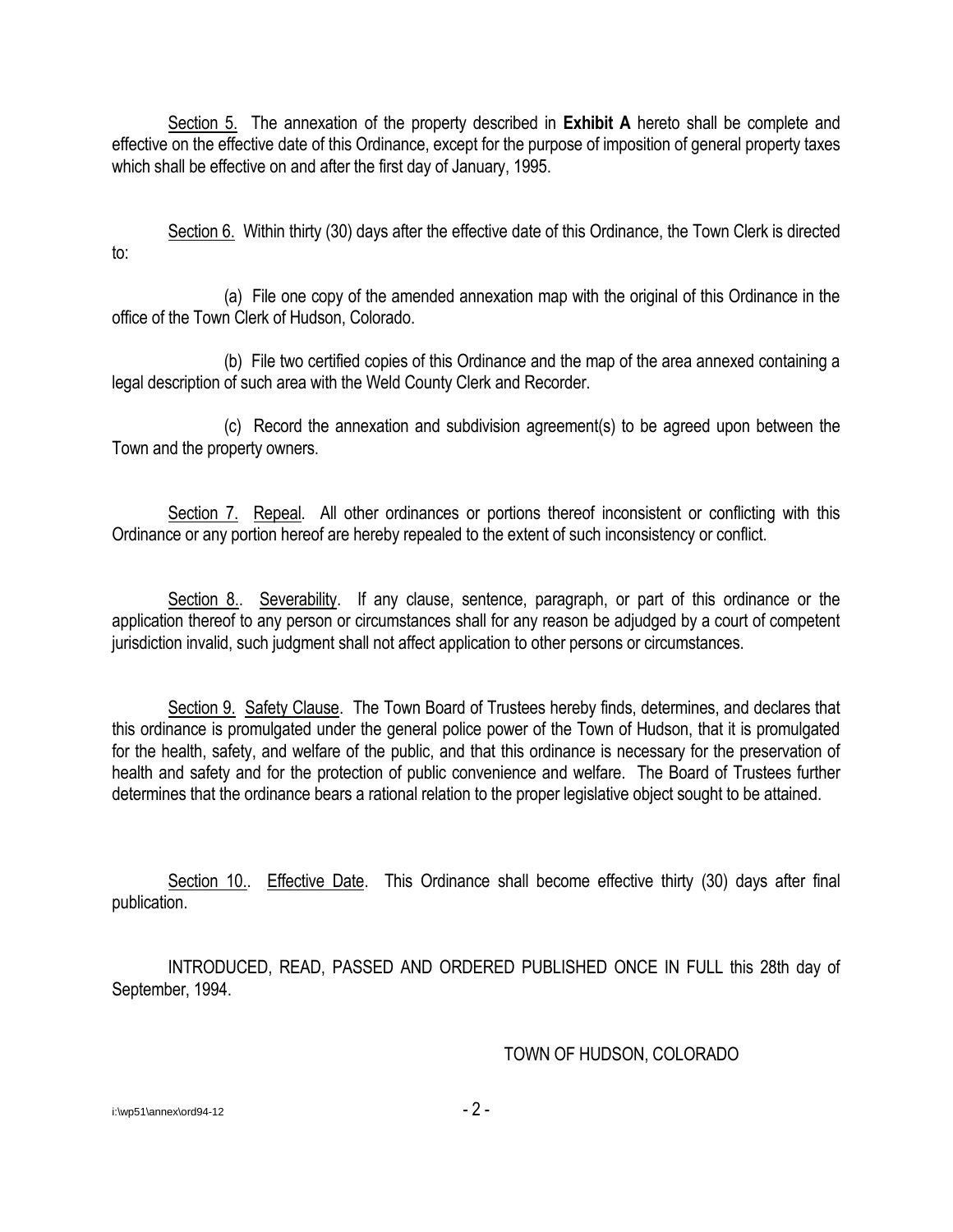Kathryn D. Whisenant Mayor

\_\_\_\_\_\_\_\_\_\_\_\_\_\_\_\_\_\_\_\_\_\_\_\_\_\_\_\_\_\_

ATTEST:

Judy Larson Town Clerk

\_\_\_\_\_\_\_\_\_\_\_\_\_\_\_\_\_\_\_\_\_\_\_\_\_\_\_\_\_\_\_\_\_

\_\_\_\_\_\_\_\_\_\_\_\_\_\_\_\_\_\_\_\_\_\_\_\_\_\_\_\_\_\_\_\_\_

PASSED ON SECOND AND FINAL READING this \_\_\_\_ day of \_\_\_\_\_\_\_\_\_\_\_\_\_\_, 1994.

## TOWN OF HUDSON, COLORADO

\_\_\_\_\_\_\_\_\_\_\_\_\_\_\_\_\_\_\_\_\_\_\_\_\_\_\_\_\_\_

Judith K. Parker Mayor Pro-Tem

ATTEST:

Judith A. McGill Town Clerk Pro-Tem